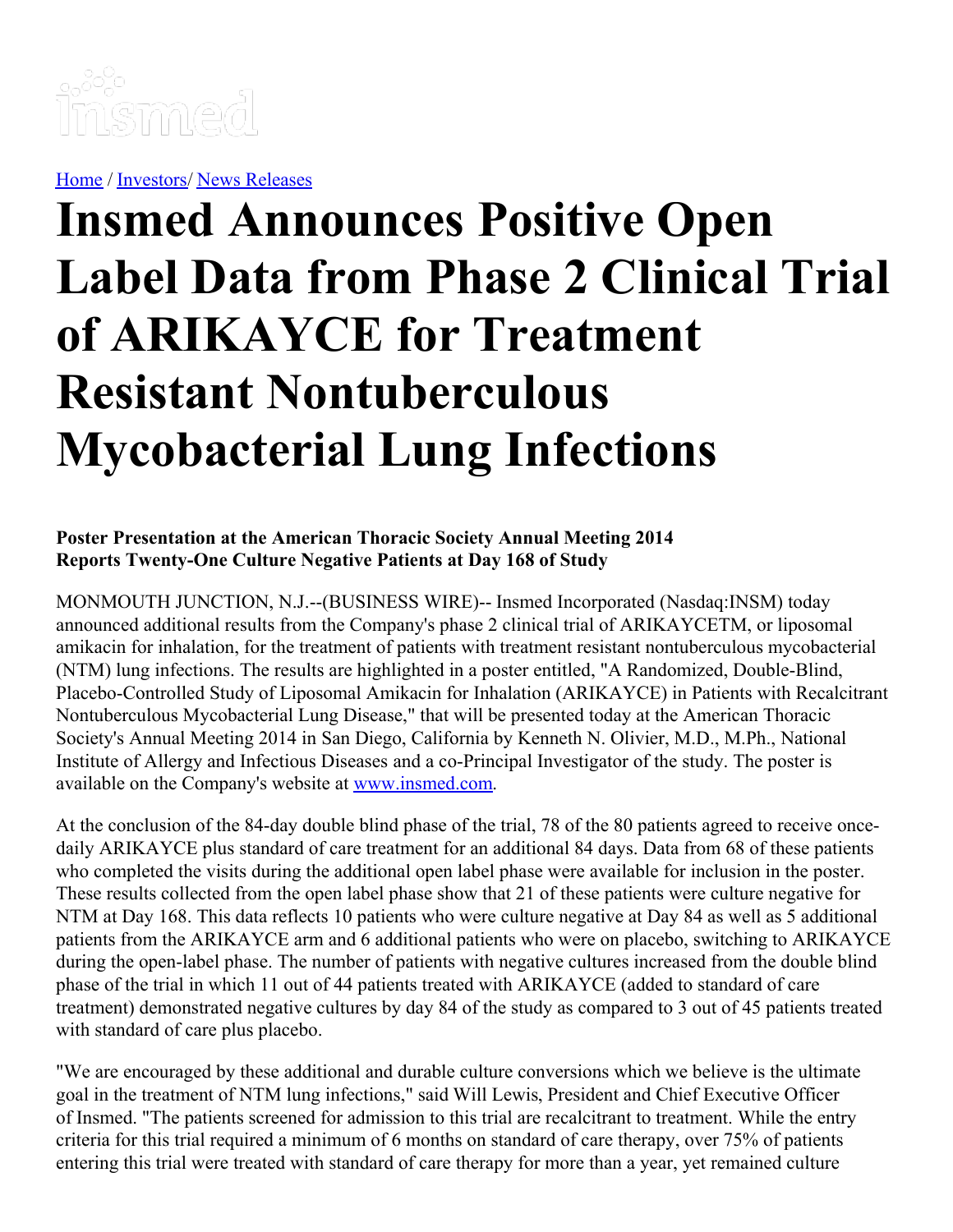positive. In addition, a majority of these patients suffer from at least one additional pulmonary co-morbidity, such as bronchiectasis or cystic fibrosis, making the hurdle quite high for showing any improvement and making these results that much more encouraging for patients suffering from this disease. We now look forward to the regulatory discussions in the United States and Europe that will guide our path forward."

In the next several months, the Company plans to incorporate the trial results into discussions with the regulatory agencies in the United States and Europe to determine next steps for ARIKAYCE in the treatment of NTM lung infections. Based upon the culture conversion results, in April 2014 the Company applied for Breakthrough Therapy Designation for ARIKAYCE in the United States. ARIKAYCE has already received Orphan Drug, Qualified Infectious Disease Product (QIDP) and Fast Track designations from the U.S. Food and Drug Administration (FDA) for the treatment of NTM lung infections and recently received Orphan Drug Designation from the European Medicines Agency (EMA).

### Clinical Trial Design and Key Endpoints

The randomized, double-blind, placebo-controlled phase 2 clinical trial compared ARIKAYCE (590 mg delivered once daily for 84 days), added to standard of care treatment, versus standard of care treatment plus placebo, in 89 adult patients with treatment resistant NTM lung disease at 19 sites in North America. Eligibility for the study required patients to have been on the American Thoracic Society/Infectious Diseases Society of America (ATS/IDSA) guidelines-based therapy for at least six months prior to screening with persistently positive mycobacterial cultures. Following the randomized portion of the study, all eligible patients had the option to receive ARIKAYCE once daily for an additional 84 days in an open-label design.

The primary efficacy endpoint of the study was a semi-quantitative measurement of the change in mycobacterial density on a seven-point scale from baseline (Day 1) to the end of the randomized portion of the trial (Day 84). ARIKAYCE did not meet the pre-specified level for statistical significance although there was a positive trend (p=0.148) in favor of ARIKAYCE. The key secondary endpoint of culture conversion reached statistical significance in favor of ARIKAYCE.

### Safety

Patients receiving ARIKAYCE experienced adverse events consistent with those seen in similar patient populations receiving inhaled antibiotics. Overall, mild to moderate upper respiratory irritation was more common in the ARIKAYCE arm compared to the placebo arm and there was no difference in severe serious adverse reactions or hemoptysis between the two arms. There was one Suspected Unexpected Serious Adverse Reaction (SUSAR) observed in the double-blind phase and one SUSAR observed in the open-label phase. Instances of hearing loss or tinnitus, a side effect more commonly associated with intravenous dosing of amikacin, were evenly balanced between the ARIKAYCE and placebo arms.

### About Nontuberculous Mycobacteria (NTM)

Nontuberculous mycobacteria (NTM) are organisms found in the soil and water that can cause serious lung disease in susceptible individuals, for which there are currently limited effective treatments and no approved therapies. The prevalence of NTM disease is reported to be increasing, and according to reports from the American Thoracic Society is believed to be greater than that of tuberculosis in the U.S. According to the National Center for Biotechnology Information, epidemiological studies show that presence of NTM infection is increasing in developing countries, perhaps because of the implementation of tap water. Women with characteristic phenotype are believed to be at higher risk of acquiring NTM infection along with patients with defects on cystic fibrosis transmembrane conductance regulators.

NTM lung disease is often a chronic condition that can lead to progressive inflammation and lung damage,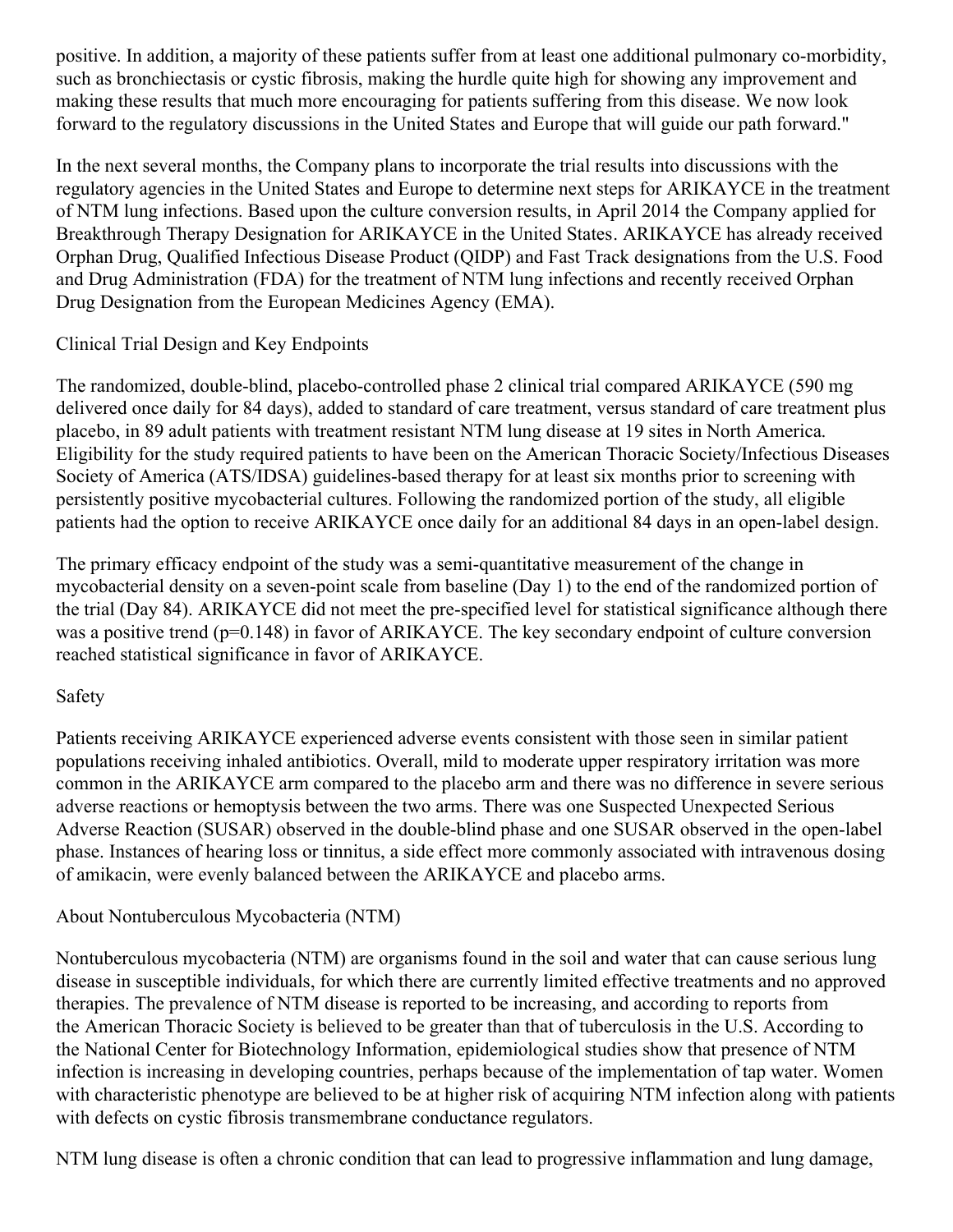and is characterized by bronchiectasis and cavitary disease. NTM infections often require lengthy hospital stays for medical management. Treatment usually involves multi-drug regimens that can be poorly tolerated and have limited effectiveness, especially in patients with severe disease or in those who have failed prior treatment attempts. According to a company-sponsored patient chart study conducted by Clarity Pharma Research, approximately 50,000 patients suffering from NTM lung disease visited physician offices in the U.S. during 2011.

## About ARIKAYCE™

ARIKAYCE is a form of the antibiotic amikacin, which is enclosed in nanocapsules of lipid called liposomes. This advanced pulmonary liposome technology prolongs the release of amikacin in the lungs while minimizing systemic exposure. The treatment uses biocompatible lipids endogenous to the lung that are formulated into small (0.3 micron), charge-neutral liposomes. ARIKAYCE is administered once-daily using an optimized, investigational eFlow® Nebulizer System manufactured by PARI Pharma GmbH, a novel, highly efficient and portable aerosol delivery system.

This is the first controlled clinical trial of an antibiotic in patients suffering from NTM lung infections. There are no drugs approved by the FDA for the treatment of this chronic, debilitating disease.

### About eFlow® Technology and PARI Pharma

ARIKAYCE is delivered by an investigational eFlow® Nebulizer System developed by PARI Pharma and optimized specifically for ARIKAYCE. The optimized device uses eFlow Technology to enable highly efficient aerosolization of medication including liposomal formulations via a vibrating, perforated membrane that includes thousands of laser-drilled holes. Compared with other nebulization technologies, eFlow Technology produces aerosols with a very high density of active drug, a precisely defined droplet size and a high proportion of respirable droplets delivered in the shortest possible period of time. eFlow Technology is not an ultrasonic nebulizer technology and is not a general purpose electronic aerosol generator nebulizer technology. Combined with its quiet mode of operation, small size, light weight and battery use, eFlow Technology reduces the burden of taking daily, inhaled treatments.

### About Insmed

Insmed Incorporated is a biopharmaceutical company dedicated to improving the lives of patients battling serious lung diseases. Insmed is focused on the development and commercialization of ARIKAYCE, or liposomal amikacin for inhalation, for at least two identified orphan patient populations: patients with nontuberculous mycobacteria (NTM) lung infections and cystic fibrosis (CF) patients with Pseudomonas aeruginosa lung infections. For more information, please visit [http://www.insmed.com](http://cts.businesswire.com/ct/CT?id=smartlink&url=http%3A%2F%2Fwww.insmed.com&esheet=50869060&newsitemid=20140520006246&lan=en-US&anchor=http%3A%2F%2Fwww.insmed.com&index=2&md5=616e9f41f090a3636260ea8c88b70937).

### Forward-looking Statements

This release contains forward-looking statements. Words, and variations of words, such as "intend," "expect," "will," "anticipate," "believe," "continue," "propose" and similar expressions are intended to identify forward-looking statements. Investors are cautioned that such statements in this release, including statements relating to the status, results and timing of clinical trials and clinical data, the anticipated benefits of Insmed's products, the anticipated timing of regulatory submissions, and the ability to obtain required regulatory approvals, bring products to market and successfully commercialize products constitute forward-looking statements that involve risks and uncertainties that could cause actual results to differ materially from those in the forward-looking statements. Such risks and uncertainties include, without limitation, failure or delay of European, Canadian, U.S. Food and Drug Administration and other regulatory reviews and approvals, competitive developments affecting the Company's product candidates, delays in product development or